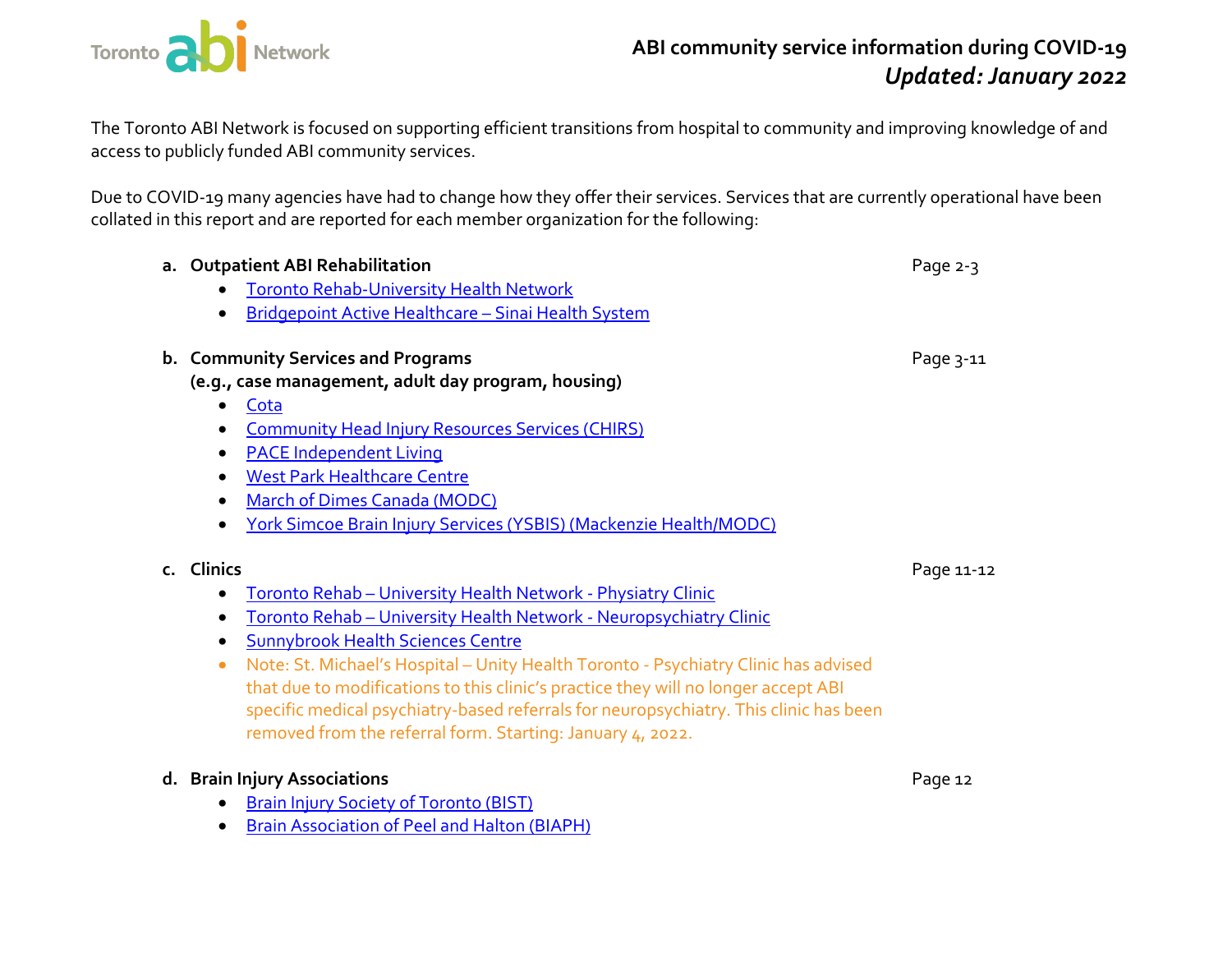

<span id="page-1-0"></span>

| Organization/<br>Program                              | <b>Any Operational</b><br>Changes?<br>(Yes/No)                                                                                                                                                                                                                                                                                                                                                                                                                                                                                                                                     | <b>What Services Are Being</b><br>Offered?                                                                                                                                                                    | In-person and/or Virtual?                                                                                                     | Any Changes to<br><b>Wait times?</b> |
|-------------------------------------------------------|------------------------------------------------------------------------------------------------------------------------------------------------------------------------------------------------------------------------------------------------------------------------------------------------------------------------------------------------------------------------------------------------------------------------------------------------------------------------------------------------------------------------------------------------------------------------------------|---------------------------------------------------------------------------------------------------------------------------------------------------------------------------------------------------------------|-------------------------------------------------------------------------------------------------------------------------------|--------------------------------------|
| a. Outpatient ABI Rehabilitation                      |                                                                                                                                                                                                                                                                                                                                                                                                                                                                                                                                                                                    |                                                                                                                                                                                                               |                                                                                                                               |                                      |
| <b>Toronto Rehab - University Health Network</b>      |                                                                                                                                                                                                                                                                                                                                                                                                                                                                                                                                                                                    |                                                                                                                                                                                                               |                                                                                                                               |                                      |
| Toronto Rehab-<br>University Health<br><b>Network</b> | Yes: admitting<br>individuals discharged<br>from Toronto Rehab<br>Inpatient ABI service and<br>appropriate external<br>referrals.<br>Note: As of Jan. 19/22<br>the Outpatient ABI<br><b>Rehab Service at</b><br><b>Toronto Rehab will be</b><br>closed to external<br>referrals. This will be<br>temporary, until further<br>notice.<br>We will continue to<br>receive external referral<br>requests from the<br>Toronto ABI Network,<br>but will not be able to<br>respond to these<br>referrals, or offer<br>outpatient rehab<br>admissions, until we<br>resume regular service. | Virtual appointments are<br>being offered for all disciplines<br>(physiotherapy, occupational<br>therapy, social work and<br>speech language pathology).<br>Limited in-person<br>appointments may be offered. | Outpatient services are<br>delivered virtually, with<br>limited in-person<br>appointments available<br>on an as-needed basis. | Approximately 6<br>months            |
|                                                       |                                                                                                                                                                                                                                                                                                                                                                                                                                                                                                                                                                                    |                                                                                                                                                                                                               |                                                                                                                               |                                      |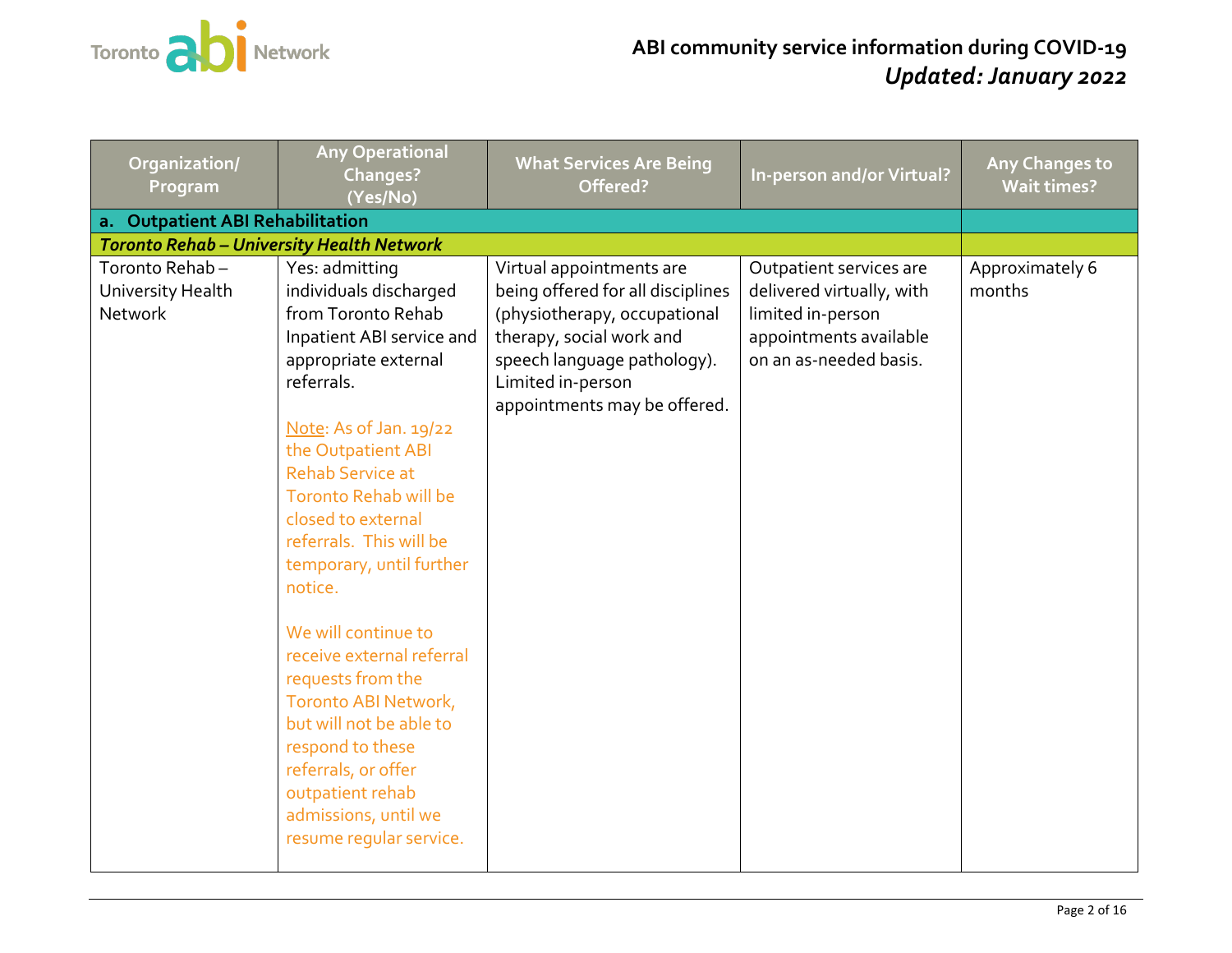

<span id="page-2-1"></span><span id="page-2-0"></span>

| Organization/<br>Program                                                      | <b>Any Operational</b><br><b>Changes?</b><br>(Yes/No)                                           | <b>What Services Are Being</b><br>Offered?                                                                                                      | In-person and/or Virtual?                                                                              | Any Changes to<br><b>Wait times?</b>                                                                                                                              |
|-------------------------------------------------------------------------------|-------------------------------------------------------------------------------------------------|-------------------------------------------------------------------------------------------------------------------------------------------------|--------------------------------------------------------------------------------------------------------|-------------------------------------------------------------------------------------------------------------------------------------------------------------------|
|                                                                               | Bridgepoint Active Healthcare - Sinai Health System                                             |                                                                                                                                                 |                                                                                                        |                                                                                                                                                                   |
| Neurological<br>outpatient<br>rehabilitation<br>program                       | Yes, accepting referrals<br>for outpatient program<br>(Internal and external to<br>Bridgepoint) | Provide PT, OT, SLP, and SW<br>services as appropriate                                                                                          | Offering both virtual and<br>in-person sessions                                                        | 2-4 months (wait<br>times could be<br>extended - some<br>fluctuation does<br>occur)                                                                               |
| b. Community Services and Programs                                            |                                                                                                 |                                                                                                                                                 |                                                                                                        |                                                                                                                                                                   |
| Cota                                                                          |                                                                                                 |                                                                                                                                                 |                                                                                                        |                                                                                                                                                                   |
| <b>Adult Day Service</b><br>(ADS)                                             | Yes - groups are now<br>being offered<br>virtually. In person ADS<br>program is closed.         | Virtual groups are being<br>offered, in addition to wellness<br>one-on-one telephone calls.<br>TIME exercise program is<br>temporarily stopped. | Virtual meetings through<br>Zoom Healthcare groups<br>or individual meetings and<br>telephone support. | Accepting new<br>referrals.<br>Note: Only accept<br>referral if the client<br>has access to virtual<br>meeting technology<br>(devices and internet<br>connection) |
| Cota Case<br>Management<br>North York                                         | - Minimal changes to all<br>our Case Management<br>Programs.                                    | Linkages to other services<br>(such as ODSP, GP, etc.)<br>Safety and wellness check.                                                            | Combination of both<br>virtual and in-person<br>support.                                               | No changes-<br>4 months                                                                                                                                           |
| Etobicoke<br>$\overline{\phantom{a}}$<br><b>West Toronto</b><br>(to Dufferin) | - Cota Case Managers<br>are accepting referrals.                                                | Supportive counselling.                                                                                                                         |                                                                                                        | No changes-<br>8 months                                                                                                                                           |
| Scarborough                                                                   | - Social distancing in<br>place.                                                                |                                                                                                                                                 |                                                                                                        | No changes-<br>2-4 months                                                                                                                                         |
| Downtown<br>Toronto                                                           |                                                                                                 |                                                                                                                                                 |                                                                                                        | No changes-<br>10-12 months                                                                                                                                       |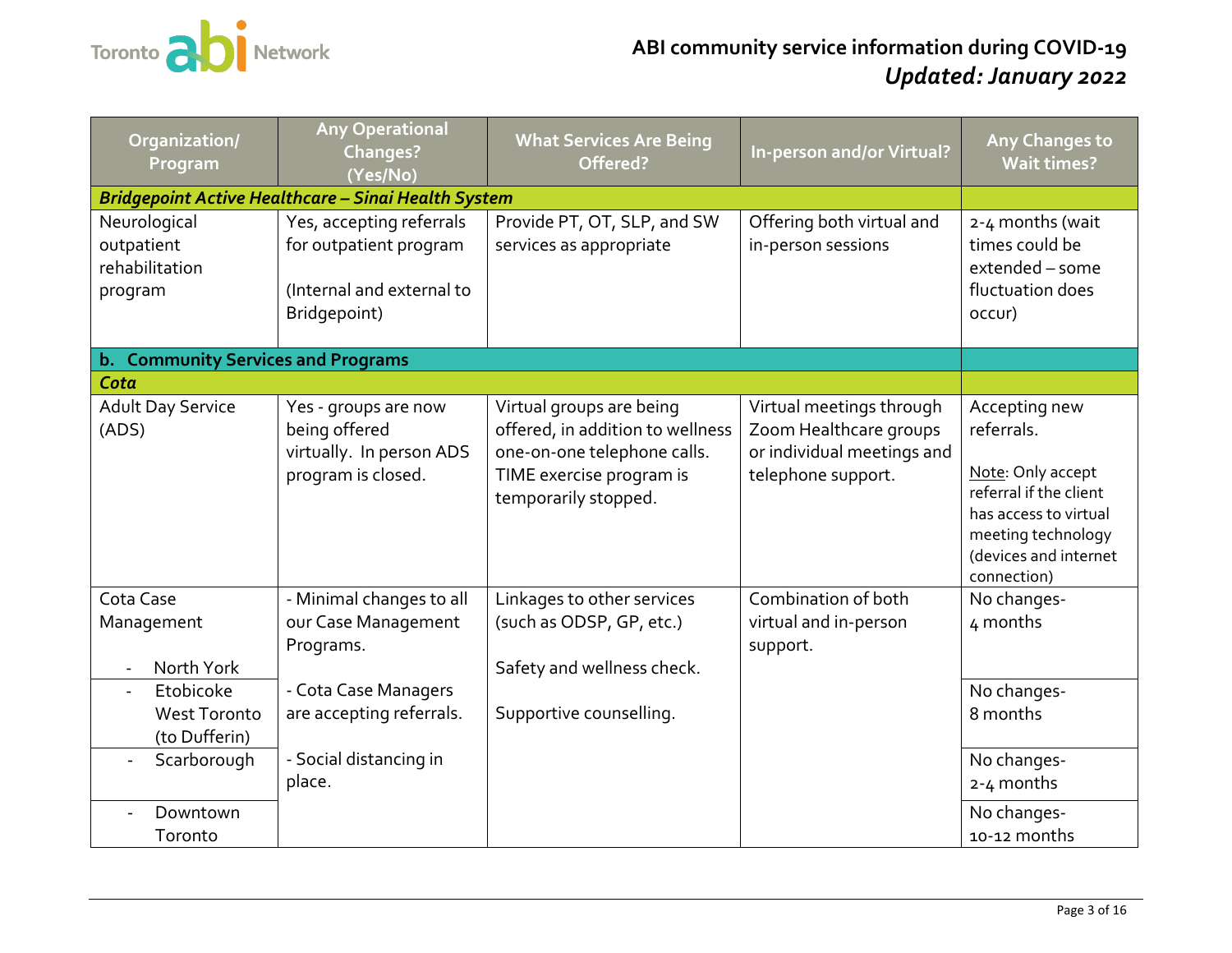

<span id="page-3-0"></span>

| Organization/<br>Program                           | <b>Any Operational</b><br><b>Changes?</b><br>(Yes/No)                                                                                                                                                                  | <b>What Services Are Being</b><br>Offered?                                                                          | In-person and/or Virtual?                                                                                                                                                                            | <b>Any Changes to</b><br><b>Wait times?</b> |
|----------------------------------------------------|------------------------------------------------------------------------------------------------------------------------------------------------------------------------------------------------------------------------|---------------------------------------------------------------------------------------------------------------------|------------------------------------------------------------------------------------------------------------------------------------------------------------------------------------------------------|---------------------------------------------|
| Central<br>Region<br>Cota Behaviour                | - Staff are doing self-<br>screening and screening<br>clients. Staff are<br>equipped with PPE.<br>- In-person visits is<br>available on case-by-<br>case basis.<br>Same as above                                       | Same as above                                                                                                       | <b>Combination of Virtual as</b>                                                                                                                                                                     | No changes-<br>4 months<br>No changes-      |
| <b>Therapy Supports</b>                            |                                                                                                                                                                                                                        |                                                                                                                     | well as in-person support.                                                                                                                                                                           | 2-4 weeks                                   |
| Cota Scarborough<br><b>ABI Outreach</b><br>Program | Minimal changes to ABI<br>Outreach Team<br>Program.<br>We are accepting<br>referrals.<br>Social distancing in<br>place.<br>Staff are doing self-<br>screening and screening<br>clients. Staff are<br>equipped with PPE | Assessment, consultation and<br>intervention.                                                                       | Services are provided<br>through telephone and in-<br>person visits.<br>In person support is done<br>case-by-case following<br>Cota's quidelines - based<br>on urgency and severity of<br>the needs. | No changes-<br>2-4 weeks                    |
|                                                    | <b>Community Head Injury Resources Services (CHIRS)</b>                                                                                                                                                                |                                                                                                                     |                                                                                                                                                                                                      |                                             |
| <b>CHIRS- Community</b><br><b>Support Services</b> | In person supports are<br>being provided where<br>appropriate, some are                                                                                                                                                | Home and community<br>outreach services are being<br>provided in-person and virtual<br>support where appropriate to | <b>Essential community</b><br>outreach services<br>continue in person and<br>remotely as needed.                                                                                                     | 4 years                                     |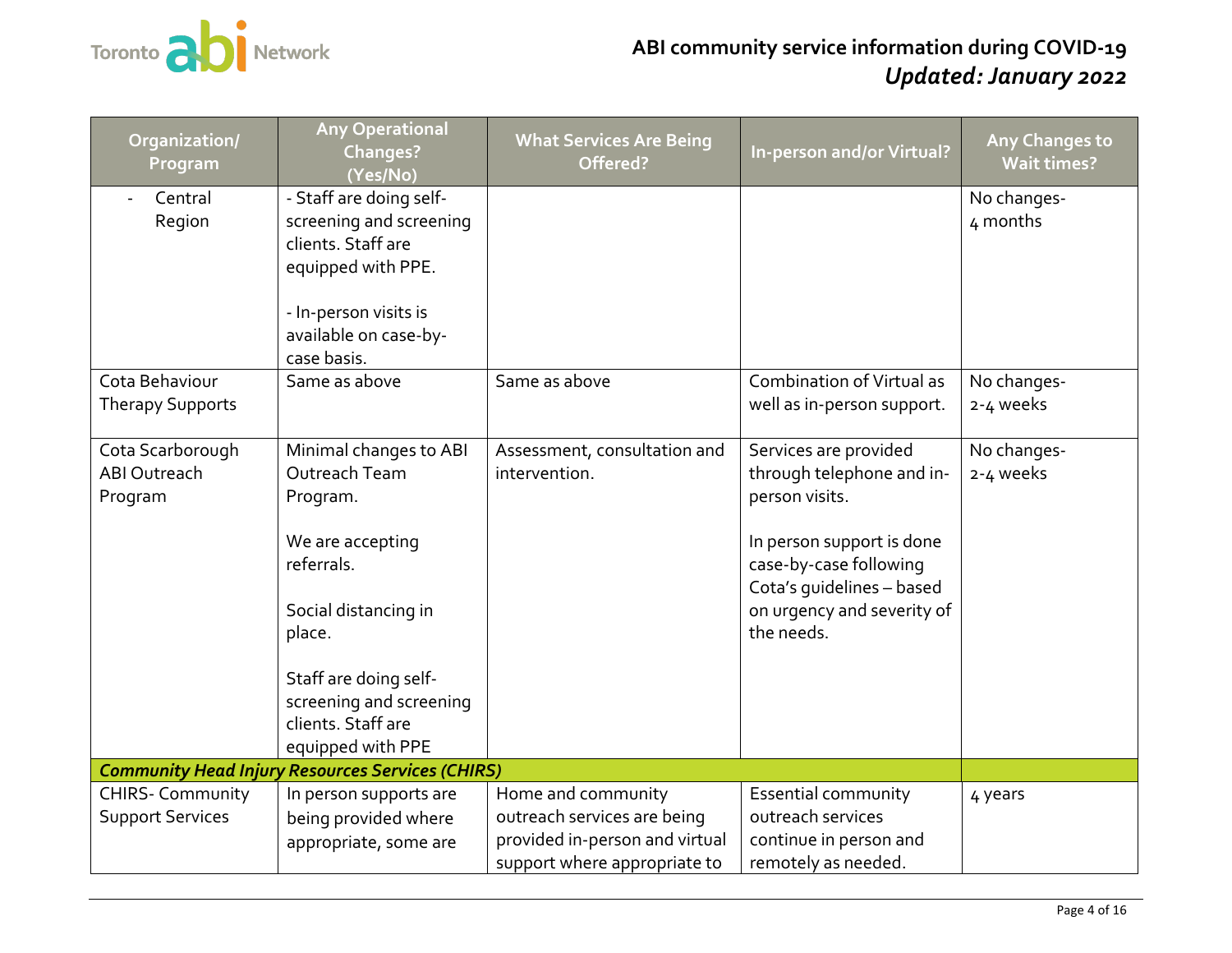

| Organization/<br>Program                                                  | <b>Any Operational</b><br>Changes?<br>(Yes/No)                                                                                                                                                                              | <b>What Services Are Being</b><br>Offered?                                                                                                                                                                                                                                                                                                                                                                                                       | <b>In-person and/or Virtual?</b>                                                           | <b>Any Changes to</b><br><b>Wait times?</b> |
|---------------------------------------------------------------------------|-----------------------------------------------------------------------------------------------------------------------------------------------------------------------------------------------------------------------------|--------------------------------------------------------------------------------------------------------------------------------------------------------------------------------------------------------------------------------------------------------------------------------------------------------------------------------------------------------------------------------------------------------------------------------------------------|--------------------------------------------------------------------------------------------|---------------------------------------------|
|                                                                           | modified based an<br>evaluation of risk.<br>New admissions are<br>being accepted based on<br>capacity to meet clients'<br>needs.<br>New referrals will<br>continue to be accepted.<br>Offering virtual intake<br>screening. | community clients with active<br>screening of both clients and<br>staff for symptoms of COVID-<br>19 and implementation of<br>infection prevention protocols<br>recommended by Toronto<br>Public Health.<br>At this time, only virtual group<br>programming is available to<br>both existing and new clients<br>pending review by the CHIRS<br>Intake Committee.<br>CHIRS Family support group<br>offered virtually once a week<br>through Zoom. |                                                                                            |                                             |
| CHIRS-<br>Neurobehavioural<br>Intervention<br>Behaviour Program<br>(NBIP) | New admissions are<br>currently on hold until<br>further notice.<br>New referrals will<br>continue to be accepted.<br>Offering virtual intake<br>screening.                                                                 | <b>Existing CHIRS clients are</b><br>being supported virtually and<br>face to face where appropriate<br>by clinical and outreach staff<br>with active screening of clients<br>and staff for symptoms of<br>COVID-19 and<br>implementation of infection<br>prevention protocols<br>recommended by Toronto<br>Public Health.                                                                                                                       | Essential community<br>outreach services<br>continue in person and<br>virtually as needed. | 6-9 months                                  |
| CHIRS- Adult Day<br>Service                                               | CHIRS Clubhouse is<br>closed and all day<br>programs at CHIRS Head                                                                                                                                                          | Virtual Day Program                                                                                                                                                                                                                                                                                                                                                                                                                              | Virtual intake screening                                                                   | 1-3 weeks                                   |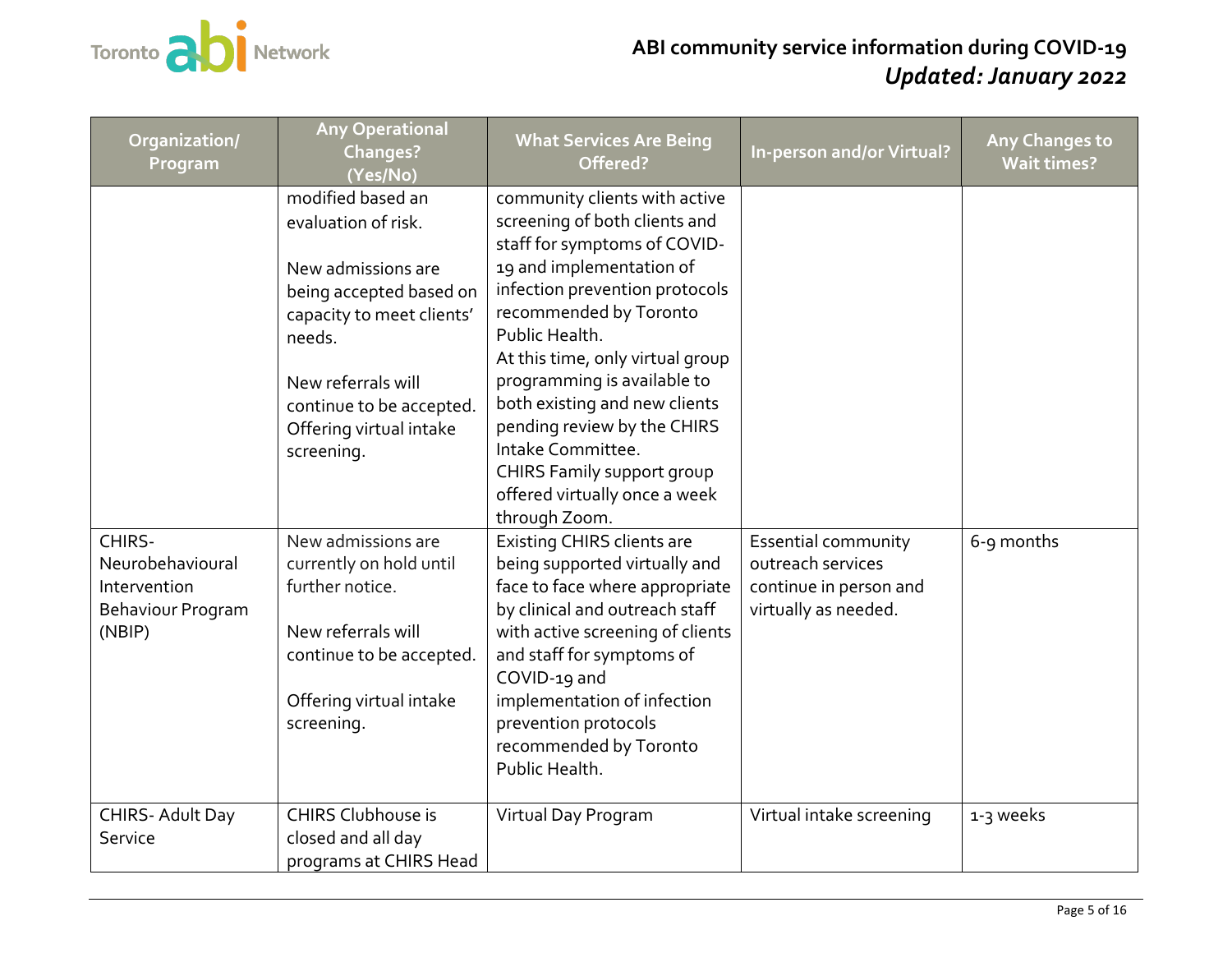

| Organization/<br>Program         | <b>Any Operational</b><br><b>Changes?</b><br>(Yes/No)                                                                                                                                                                                                                                                                                                                                                                                          | <b>What Services Are Being</b><br>Offered?                                                                                                                                                                                                                                                                                                                                                                                                                                        | In-person and/or Virtual? | <b>Any Changes to</b><br><b>Wait times?</b> |
|----------------------------------|------------------------------------------------------------------------------------------------------------------------------------------------------------------------------------------------------------------------------------------------------------------------------------------------------------------------------------------------------------------------------------------------------------------------------------------------|-----------------------------------------------------------------------------------------------------------------------------------------------------------------------------------------------------------------------------------------------------------------------------------------------------------------------------------------------------------------------------------------------------------------------------------------------------------------------------------|---------------------------|---------------------------------------------|
| <b>CHIRS- Clinical</b><br>Groups | Office and in the<br>community have been<br>cancelled until further<br>notice.<br>Groups are being run<br>virtually through Zoom<br>and are open to new<br>clients pending review<br>by the CHIRS Intake<br>Committee and brief<br>virtual intake screening.<br>Clinical groups being<br>offered virtually.<br>Groups are open to new<br>clients pending review<br>by the CHIRS Intake<br>Committee and<br>assessment by the<br>clinical team. | Over 25 virtual groups offered<br>through Zoom Monday to<br>Saturday in the morning and<br>afternoon and some evening<br>programs<br>Virtual case management<br>through audio/video<br>conferencing, phone<br><b>Virtual Clinical Groups:</b><br>Positive Psychology<br><b>Skills for Emotional Well</b><br><b>Being</b><br>Cognitive Rehabilitation<br>Following ABI<br>4 M's of Mental Health<br>Women's Group<br>Men's Group<br>Living Well with Brain<br>Injury<br>SUBI group | Virtual intake screening  | 3-6 months                                  |
| <b>CHIRS-Residential</b>         | New admissions are<br>currently on hold.                                                                                                                                                                                                                                                                                                                                                                                                       | Existing residential clients<br>continue to be supported in<br>the various CHIRS residential<br>programs with active daily                                                                                                                                                                                                                                                                                                                                                        | Virtual intake screening  | 8-10 years                                  |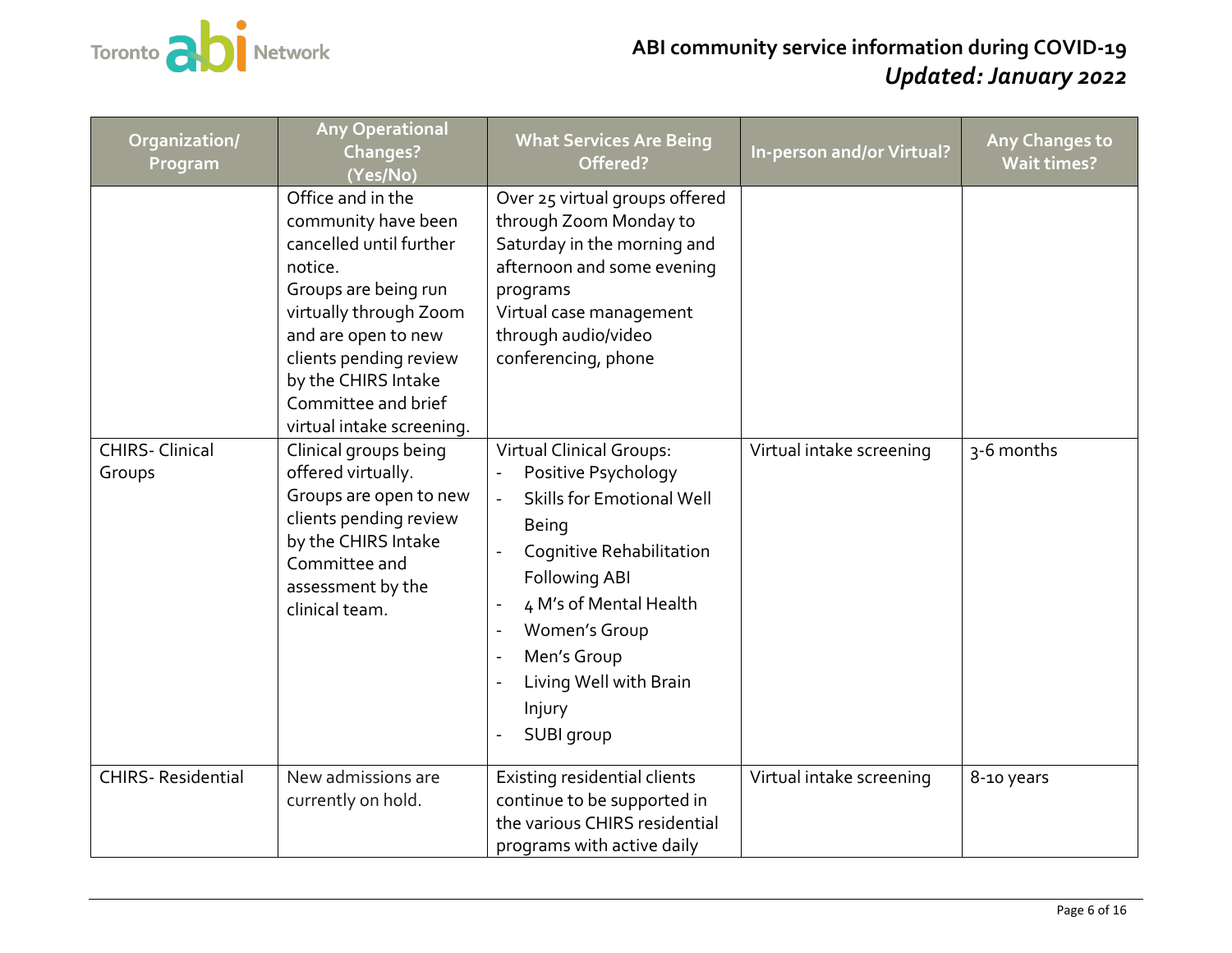

<span id="page-6-0"></span>

| Organization/<br>Program                              | <b>Any Operational</b><br>Changes?<br>(Yes/No)                                                                                      | <b>What Services Are Being</b><br>Offered?                                                                                                                                                                                                      | <b>In-person and/or Virtual?</b> | Any Changes to<br><b>Wait times?</b>      |
|-------------------------------------------------------|-------------------------------------------------------------------------------------------------------------------------------------|-------------------------------------------------------------------------------------------------------------------------------------------------------------------------------------------------------------------------------------------------|----------------------------------|-------------------------------------------|
|                                                       | Referrals are still being<br>accepted.<br>Offering virtual intake<br>screening.                                                     | screening of staff and<br>monitoring and screening of<br>clients for symptoms of<br>COVID-19 and<br>implementation of other<br>safety measures<br>recommended by Toronto<br><b>Public Health and directives</b><br>from the Ministry of Health. |                                  |                                           |
| CHIRS-<br>Neuropsychology<br><b>Assessment Clinic</b> | The Clinic is closed for<br>in-person testing until<br>further notice.<br>New referrals continue<br>to be accepted.                 |                                                                                                                                                                                                                                                 | N/A                              | 4-6 months                                |
| <b>PACE Independent Living</b>                        |                                                                                                                                     |                                                                                                                                                                                                                                                 |                                  |                                           |
| <b>Adult Day Services</b>                             | Yes-In Person<br>programs suspended at<br>this time (please see<br>website).<br>Virtual and over the<br>phone programs<br>continue. | Have an abbreviated program<br>schedule - can be found on<br>https://www.pace-<br>il.ca/programsevents                                                                                                                                          | Virtual & phone                  | No wait for Virtual<br>or Phone           |
| <b>Supportive Housing</b>                             | Yes-no escorted trips<br>into community                                                                                             |                                                                                                                                                                                                                                                 | In Person/Phone                  | No (Wait time<br>dependent on<br>vacancy) |
| <b>ABI Community</b><br>Program                       | Yes-Virtual or over the<br>phone sessions only                                                                                      | Coaching sessions virtually or<br>over phone                                                                                                                                                                                                    | Virtual/phone                    | 2-3 months<br>(dependent on<br>vacancy)   |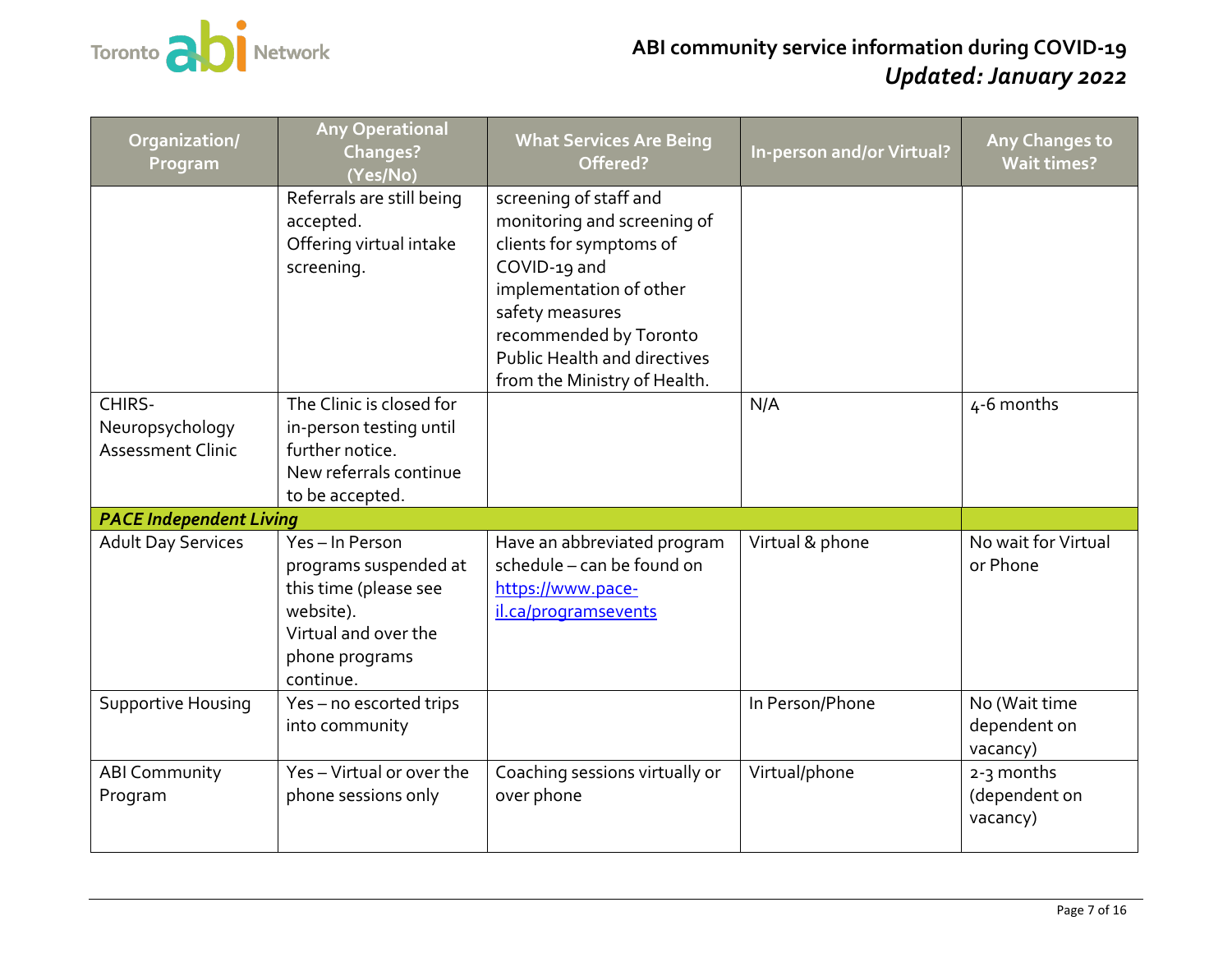

<span id="page-7-0"></span>

| Organization/<br>Program           | <b>Any Operational</b><br><b>Changes?</b><br>(Yes/No)           | <b>What Services Are Being</b><br>Offered?                                                                                                                                                                                                          | In-person and/or Virtual?                                                                                                                                                                                                                                                                                           | Any Changes to<br><b>Wait times?</b>                                                                     |
|------------------------------------|-----------------------------------------------------------------|-----------------------------------------------------------------------------------------------------------------------------------------------------------------------------------------------------------------------------------------------------|---------------------------------------------------------------------------------------------------------------------------------------------------------------------------------------------------------------------------------------------------------------------------------------------------------------------|----------------------------------------------------------------------------------------------------------|
| <b>West Park Healthcare Centre</b> |                                                                 |                                                                                                                                                                                                                                                     |                                                                                                                                                                                                                                                                                                                     |                                                                                                          |
| ABI Adult Day<br>Program           | Yes                                                             | Contacts through phone and<br>email<br>Group on-line sessions<br>Respite Bed                                                                                                                                                                        | Virtual check ins/sessions<br>on a regular basis.<br>Monthly calendar of<br>events.                                                                                                                                                                                                                                 | Weeks to months<br>(depends on space<br>and availability)                                                |
| <b>Behavioural Outreach</b>        | Yes                                                             | Outreach sessions-blended<br>model where service model is<br>determined based on<br>goal/issue/patient or mediator<br>ability to participate in<br>teleconference/virtual<br>visits/essentialness of in-<br>person supports.<br>Groups-virtual only | Note: Outreach clinicians<br>providing inpatient<br>supports are using PPE as<br>if they or a patient may be<br>an asymptomatic carrier<br>of Covid-19 and so will<br>provide any in person<br>supports in full PPE gear<br>including N-95 mask,<br>shield, gown and gloves<br>when in the person's<br>environment. | 14-28 days<br>Can exceed this time<br>depending on the<br>caseload of each<br><b>Behaviour Therapist</b> |
| Inpatient Behavioural              | No, accepting referrals<br>for Inpatient Behavioural<br>Program | Same as always                                                                                                                                                                                                                                      | N/A                                                                                                                                                                                                                                                                                                                 |                                                                                                          |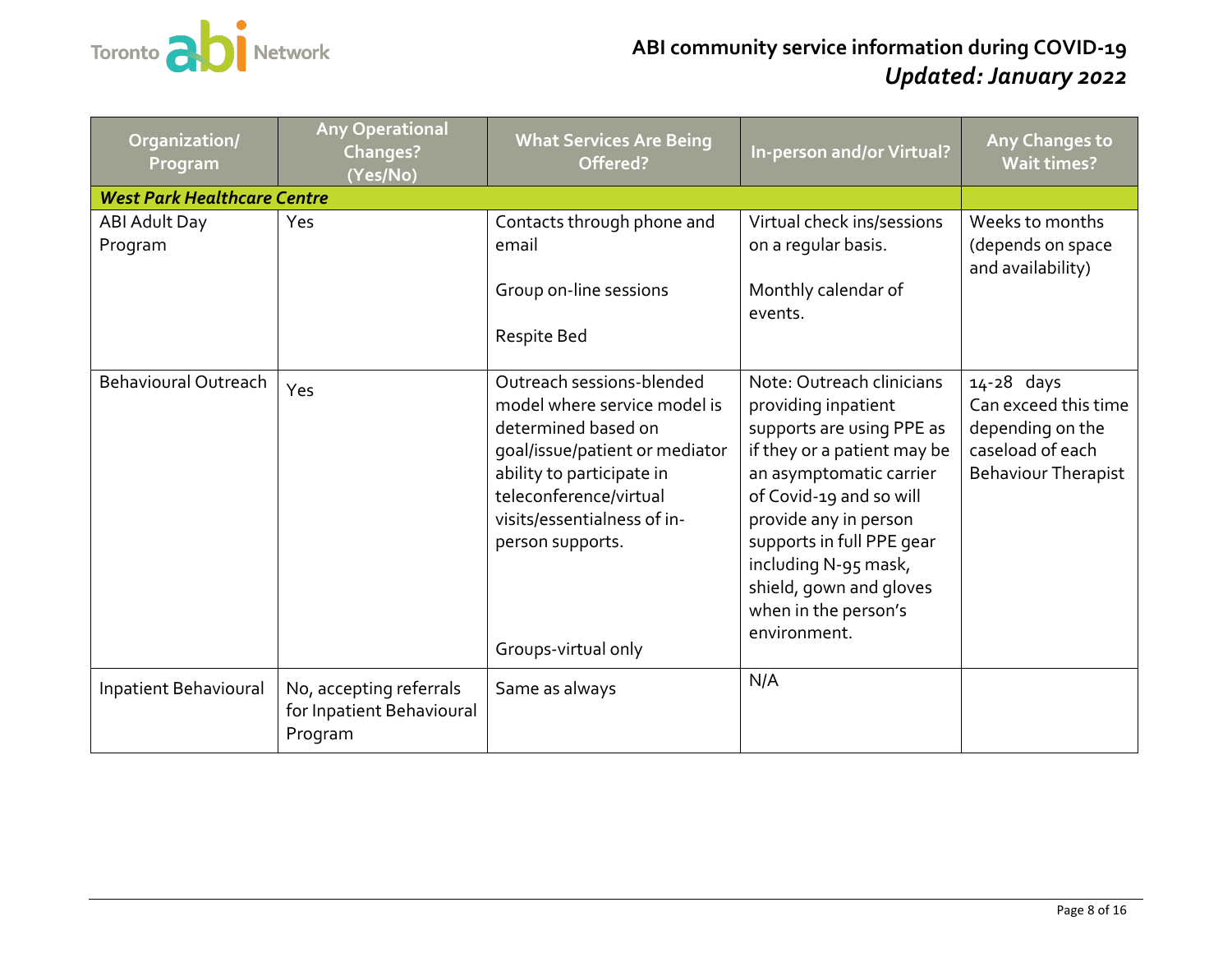

<span id="page-8-0"></span>

| Organization/<br>Program                                                                                     | <b>Any Operational</b><br>Changes?<br>(Yes/No)                                                                                                                  | <b>What Services Are Being</b><br>Offered?                                                                                       | In-person and/or Virtual?                                                      | Any Changes to<br><b>Wait times?</b>                                          |
|--------------------------------------------------------------------------------------------------------------|-----------------------------------------------------------------------------------------------------------------------------------------------------------------|----------------------------------------------------------------------------------------------------------------------------------|--------------------------------------------------------------------------------|-------------------------------------------------------------------------------|
| <b>March of Dimes Canada (MODC)</b>                                                                          |                                                                                                                                                                 |                                                                                                                                  |                                                                                |                                                                               |
| <b>ABI Supportive</b><br>Housing<br>Newmarket Site<br>Toronto<br>Cooperage Site<br>(open since June<br>2016) | Yes - daily screeners<br>completed, limiting<br>Consumer community<br>access where possible,<br>social distancing in<br>effect, virtual medical<br>appointments | Full service, limiting where<br>possible Consumer<br>Community access, masking<br>and social distancing in effect                | In person and virtual                                                          | One vacancy -<br>(based on shared<br>living)                                  |
| Case Management/<br>Outreach (York<br>Region only)                                                           | Yes-daily screeners<br>completed, social<br>distancing in effect,<br>direct support provided<br>with masking, virtual<br>and phone support<br>provided          | Operational, daily screeners<br>completed, direct support<br>with social distancing &<br>masking, virtual and phone<br>support   | In person, virtual and<br>phone connection                                     | Vacancies available                                                           |
| Aphasia Day Program                                                                                          | Yes - In person groups to<br>virtual<br>Fee: $$120/3$ months<br>Subsidy option available.                                                                       | Virtual groups, wellness<br>checks (phone calls), intake<br>assessments virtually                                                | In person or Virtual-<br>Virtual - no in person<br>programming at this time    | Increased wait times<br>for applicants who<br>have no access to<br>technology |
| Aphasia Peer Connect<br>Program                                                                              | Yes - In person groups to<br>virtual                                                                                                                            | Volunteer-led group that is<br>held virtually once a week for<br>people with aphasia (or<br>another communication<br>disability) | Virtual                                                                        | Vacancies available                                                           |
| <b>MODC Peer Group</b><br>(York Region only)                                                                 | Yes- in person groups to<br>virtual                                                                                                                             | Virtual groups, home visits if<br>required so that staff can<br>support consumers to access<br>groups online                     | In person or Virtual-<br>Virtual and phone support<br>is provided at this time | No current wait lists<br>For new referrals<br>yes, proof of ABI is            |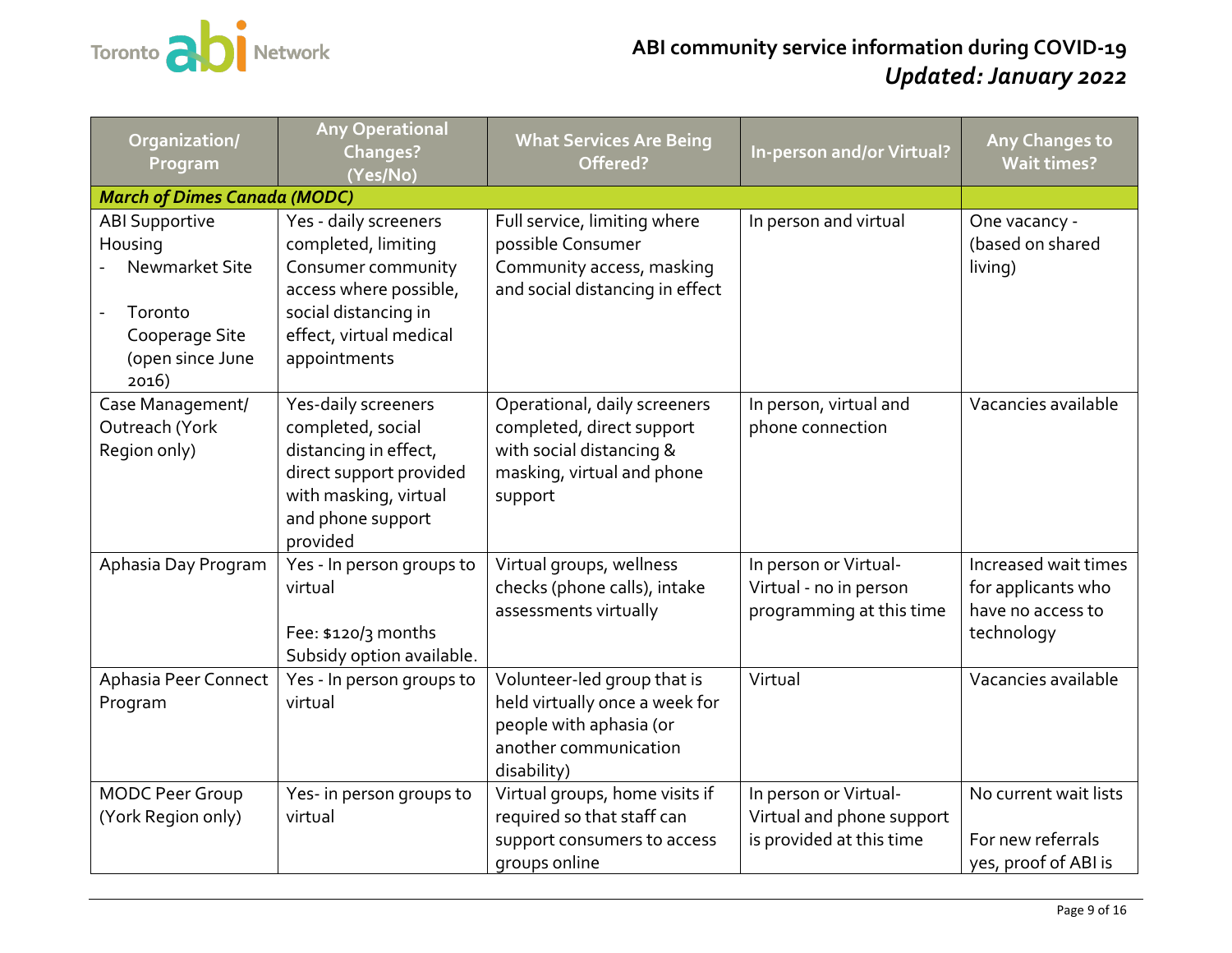

<span id="page-9-0"></span>

| Organization/<br>Program  | <b>Any Operational</b><br><b>Changes?</b><br>(Yes/No)                                                         | <b>What Services Are Being</b><br>Offered?                                                                                                                                                                                                                                           | <b>In-person and/or Virtual?</b>                                    | <b>Any Changes to</b><br><b>Wait times?</b>                                                              |
|---------------------------|---------------------------------------------------------------------------------------------------------------|--------------------------------------------------------------------------------------------------------------------------------------------------------------------------------------------------------------------------------------------------------------------------------------|---------------------------------------------------------------------|----------------------------------------------------------------------------------------------------------|
|                           |                                                                                                               |                                                                                                                                                                                                                                                                                      |                                                                     | required, staff<br>currently working<br>from home and<br>don't have access to<br>consumer<br>information |
|                           | York Simcoe Brain Injury Services (YSBIS) (Mackenzie Health/MODC)                                             |                                                                                                                                                                                                                                                                                      |                                                                     |                                                                                                          |
| Behavioural<br>Consultant | Yes-Behaviour<br>Consultant are doing<br>virtual and in person<br>visits with clients                         | <b>Behaviour Consultant are</b><br>meeting clients regularly by<br>videoconference, telephone<br>call and in person.<br>In person services are offered,<br>screening staff and client prior<br>to services and maintain<br>physical distance with PPE for<br>staff are in effect     | Consultation are offered<br>in-person, phone and<br>videoconference | 12 months                                                                                                |
| Case Manager              | No - Case Manager; Case<br>Managers are doing<br>virtual and in person<br>visits with clients                 | In person services being done,<br>screening for staff and clients<br>prior to service, staff are<br>working on goal setting where<br>possible and adjusting services<br>accordingly following public<br>health quidelines, physical<br>distancing and PPE for staff<br>are in effect | In person, phone and<br>videoconference being<br>offered            | 8 months                                                                                                 |
| Rehab Worker              | No-Rehab Worker;<br>Rehab Workers are<br>doing in person, phone<br>or video depending on<br>client preference | In person services being done,<br>screening for staff and clients<br>prior to service staff are<br>working on goal setting where<br>possible and adjusting services                                                                                                                  | In person or phone<br>depending on client<br>choice                 | 8 months                                                                                                 |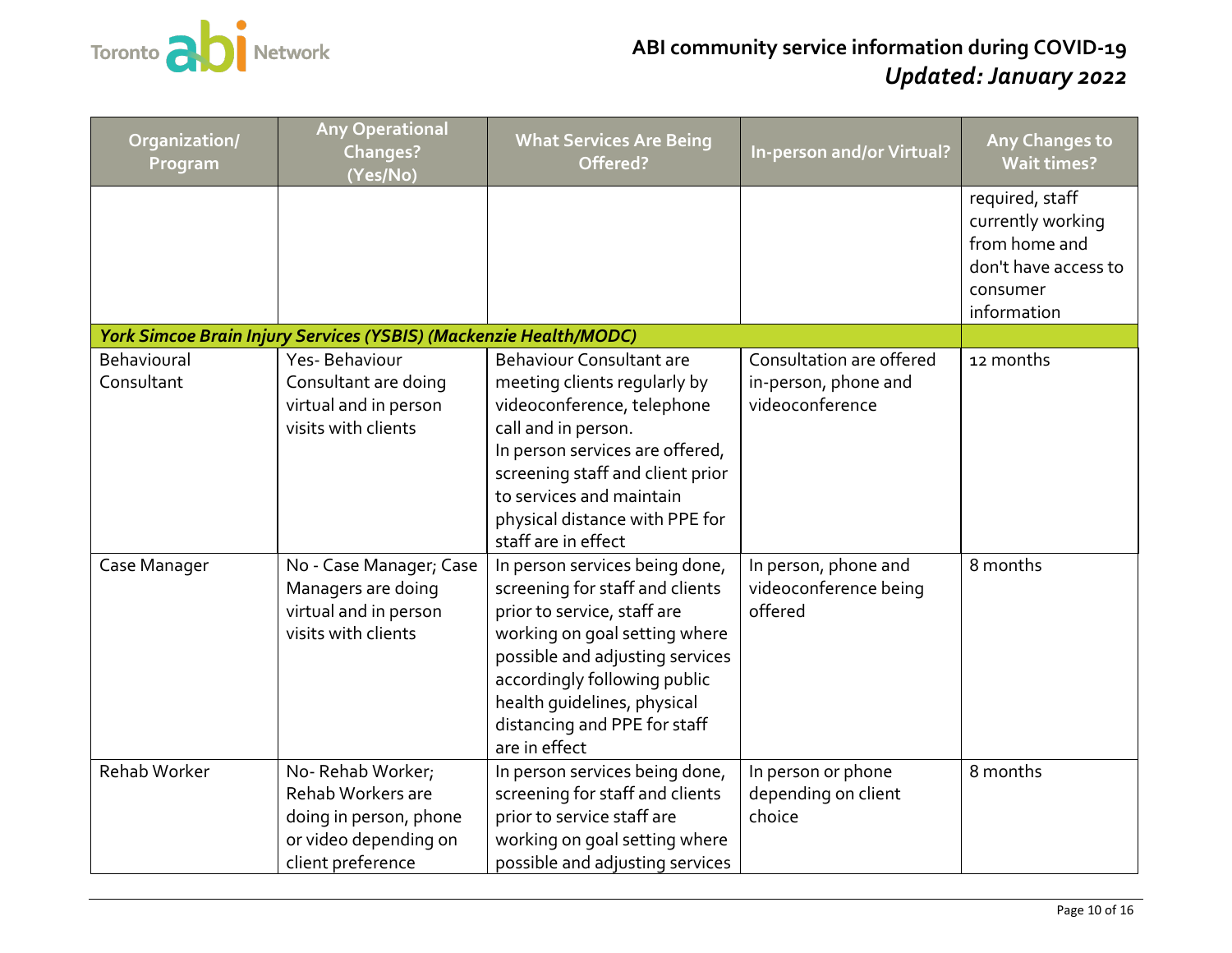

<span id="page-10-2"></span><span id="page-10-1"></span><span id="page-10-0"></span>

| Organization/<br>Program                         | <b>Any Operational</b><br>Changes?<br>(Yes/No)                                                                                                                                                                                            | <b>What Services Are Being</b><br>Offered?                                                                                                                                                   | In-person and/or Virtual?                                                                            | Any Changes to<br><b>Wait times?</b>                    |
|--------------------------------------------------|-------------------------------------------------------------------------------------------------------------------------------------------------------------------------------------------------------------------------------------------|----------------------------------------------------------------------------------------------------------------------------------------------------------------------------------------------|------------------------------------------------------------------------------------------------------|---------------------------------------------------------|
|                                                  |                                                                                                                                                                                                                                           | accordingly following public<br>health quidelines, physical<br>distancing and PPE for staff<br>are in effect                                                                                 |                                                                                                      |                                                         |
| Adult Day Program                                | Yes- Vaughan ADP site<br>will be offering virtual<br>and in person starting<br>June 14, 21<br>Maple ADP site will be<br>offering virtual and in-<br>person starting Sept 21,<br>21<br>Newmarket ADP site will<br>remain virtual programs. | All Adult Day Programs are<br>offering socialization, stretch<br>and tone and cognitive<br>activities by<br>videoconference/in person<br>and providing support to<br>clients by phone calls. | In person for Vaughan and<br>Maple site and Virtual<br>ADP meetings by phone<br>and video conference | 1-9 months                                              |
| c. Clinics                                       |                                                                                                                                                                                                                                           |                                                                                                                                                                                              |                                                                                                      |                                                         |
| <b>Toronto Rehab - University Health Network</b> |                                                                                                                                                                                                                                           |                                                                                                                                                                                              |                                                                                                      |                                                         |
| <b>Physiatry Clinic</b>                          | In-person clinic visits                                                                                                                                                                                                                   | New referrals may be seen for<br>consultation via OTN OR in-<br>person, at the physician's<br>discretion                                                                                     | In-person and Virtual                                                                                | 3-6 months                                              |
| Neuropsychiatry<br>Clinic                        | <b>No</b>                                                                                                                                                                                                                                 | Initial assessments and follow<br>up appointments                                                                                                                                            | Currently phone<br>appointments and virtual<br>appts                                                 | Dr. Snaiderman-<br>4 months<br>Dr. O'Brien-<br>5 months |
| <b>Sunnybrook Health Sciences Centre</b>         |                                                                                                                                                                                                                                           |                                                                                                                                                                                              |                                                                                                      |                                                         |
| Mild to Moderate TBI<br>Clinic                   | Yes-services being<br>offered virtually.                                                                                                                                                                                                  | -Cognitive Neurologist<br>-Youth/Young Adult<br>Psychiatrist                                                                                                                                 | Virtual communication by<br>OTN, phone or email, as<br>appropriate and with<br>patient consent       | 6-8 weeks for<br>Youth/Young Adult<br>Clinic            |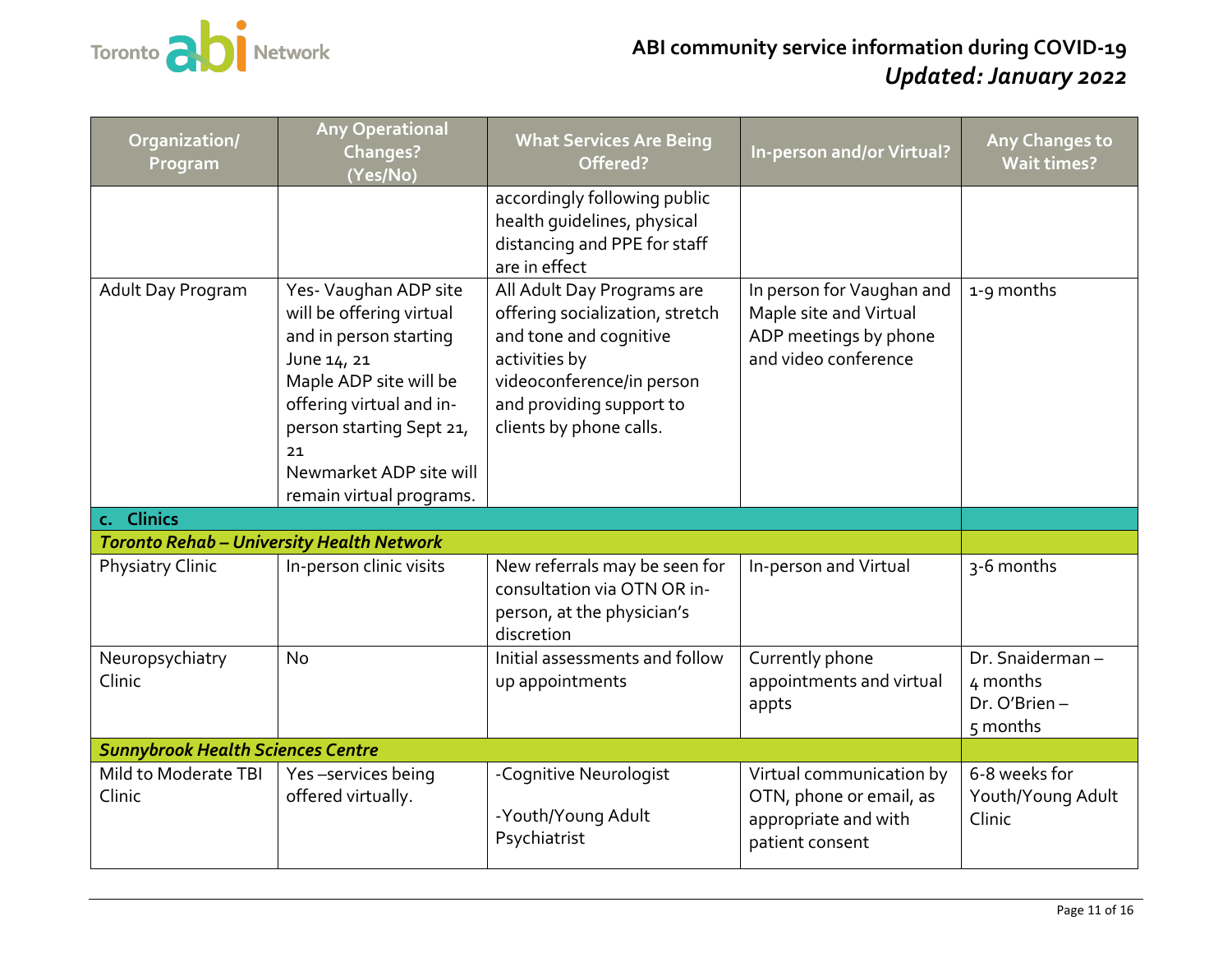

<span id="page-11-0"></span>

| Organization/<br>Program                                 | <b>Any Operational</b><br><b>Changes?</b><br>(Yes/No)                                    | <b>What Services Are Being</b><br>Offered?                                                                                                                                                                                                                                                                                                     | In-person and/or Virtual?                                                                             | Any Changes to<br><b>Wait times?</b>                                                                                 |
|----------------------------------------------------------|------------------------------------------------------------------------------------------|------------------------------------------------------------------------------------------------------------------------------------------------------------------------------------------------------------------------------------------------------------------------------------------------------------------------------------------------|-------------------------------------------------------------------------------------------------------|----------------------------------------------------------------------------------------------------------------------|
|                                                          | <b>Group Concussion</b><br><b>Education Session has</b><br>been temporarily<br>suspended | -Physiatrist<br>-Clinic Coordinator/<br>Occupational Therapist<br>In response to the COVID-19<br>pandemic, our clinic has<br>moved to a virtual care system<br>for all patients, until further<br>notice<br>For more information, visit our<br>clinic website,<br>https://sunnybrook.ca/content<br>Ppage=bsp-traumatic-brain-<br>injury-clinic |                                                                                                       | 8-12 weeks for Adult<br>Clinic<br>(Note: this is for<br>community referrals<br>/ patients not seen<br>at Sunnybrook) |
| d. Brain Injury Associations                             |                                                                                          |                                                                                                                                                                                                                                                                                                                                                |                                                                                                       |                                                                                                                      |
| <b>Brain Injury Society of Toronto (BIST)</b>            |                                                                                          |                                                                                                                                                                                                                                                                                                                                                |                                                                                                       |                                                                                                                      |
| <b>Case Management Services</b>                          |                                                                                          |                                                                                                                                                                                                                                                                                                                                                |                                                                                                       |                                                                                                                      |
| 2 Community<br>Coordinator<br>Violence Impact<br>Program | Yes                                                                                      | Assist vulnerable at-risk ABI<br>clients with services & support<br>to help obtain financial,<br>housing and community<br>supports                                                                                                                                                                                                             | Support mostly provided<br>through: email, text<br>message, phone call,<br>virtual video appointments | Wait time: 1 week                                                                                                    |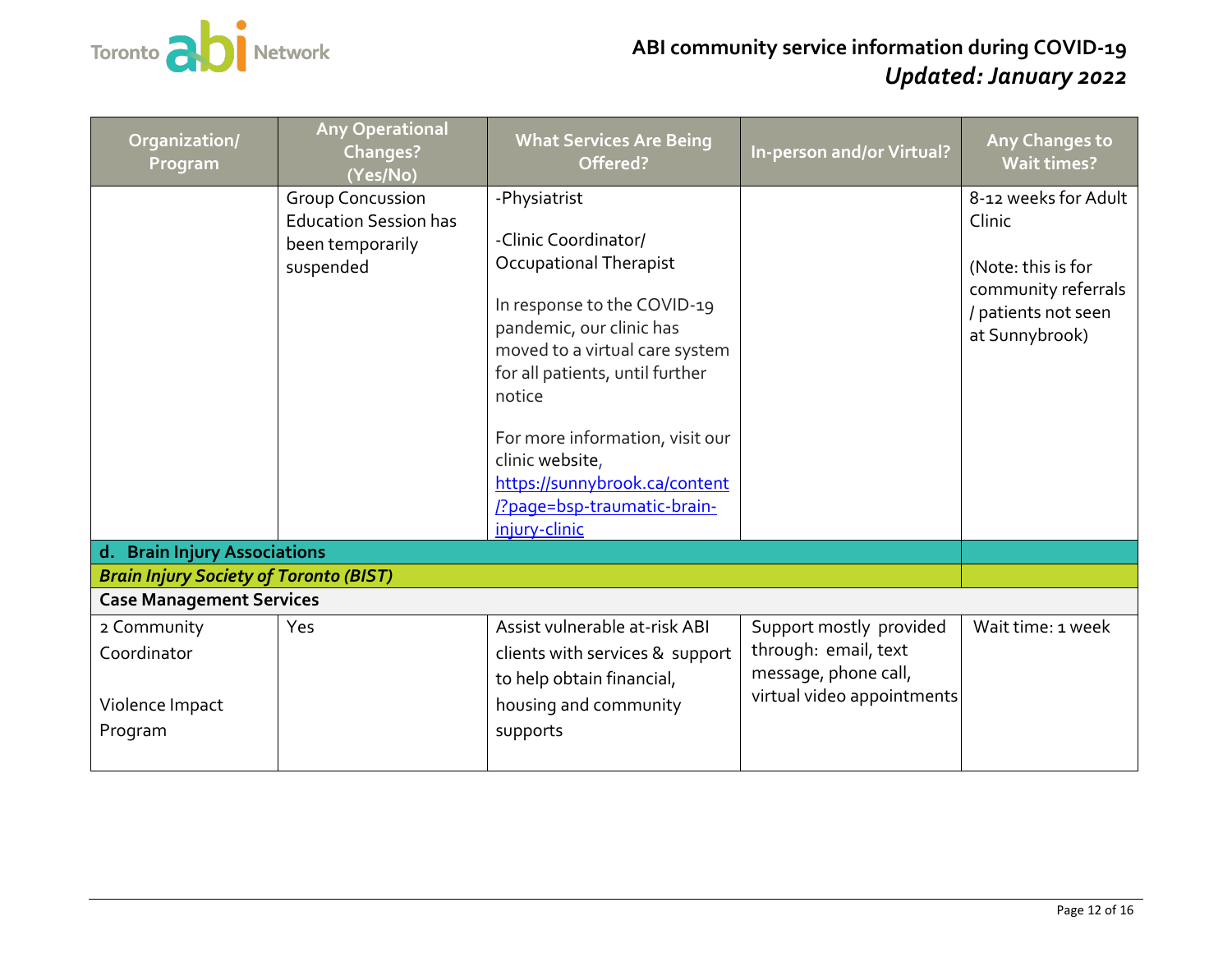

| Organization/<br>Program                                                                               | <b>Any Operational</b><br><b>Changes?</b><br>(Yes/No) | <b>What Services Are Being</b><br>Offered?                                                                                                                               | In-person and/or Virtual?                                                                        | Any Changes to<br><b>Wait times?</b> |
|--------------------------------------------------------------------------------------------------------|-------------------------------------------------------|--------------------------------------------------------------------------------------------------------------------------------------------------------------------------|--------------------------------------------------------------------------------------------------|--------------------------------------|
| <b>Homeless Prevention</b><br>Program                                                                  |                                                       | Ensure clients are supported<br>with accessing stable housing,<br>landlord advocacy,<br>completion of housing<br>applications and support with<br>landlord/tenant issues |                                                                                                  | Wait time: 2 weeks                   |
|                                                                                                        |                                                       | Support Groups For more information and to register for all support groups visit www.bist.ca/online-programs                                                             |                                                                                                  |                                      |
| Facilitated by a<br><b>Registered Social</b><br>Worker, Social Work<br><b>Student &amp; BIST Staff</b> | Yes                                                   | Women and Brain Injury<br><b>Support Group</b>                                                                                                                           | All in-person support<br>groups and social drop-<br>ins are held via virtual<br>Zoom video call. | Open. No wait list.                  |
| Facilitated by a<br><b>Registered Social</b><br>Worker                                                 |                                                       | Social Drop-In for Men With<br><b>Brain Injury</b><br>Connect with other men living<br>with ABI.                                                                         | All in-person support<br>groups and social drop-<br>ins are held via virtual<br>Zoom video call. | Open. No wait<br>list.               |
| Facilitated by a<br><b>Registered Social</b><br>Worker, Social Work<br><b>Student &amp; BIST Staff</b> |                                                       | <b>ABI Support Group</b><br>Mixed Gendered - for women,<br>men, people who identify as<br>trans and/or non-binary                                                        |                                                                                                  |                                      |
| Facilitated by a Peer<br><b>Support Person</b><br>(Caregiver with lived<br>experience)                 |                                                       | Peer-Led Caregiver Support<br>Group<br>Caregiver(s) of persons with<br>brain injury who are looking                                                                      |                                                                                                  |                                      |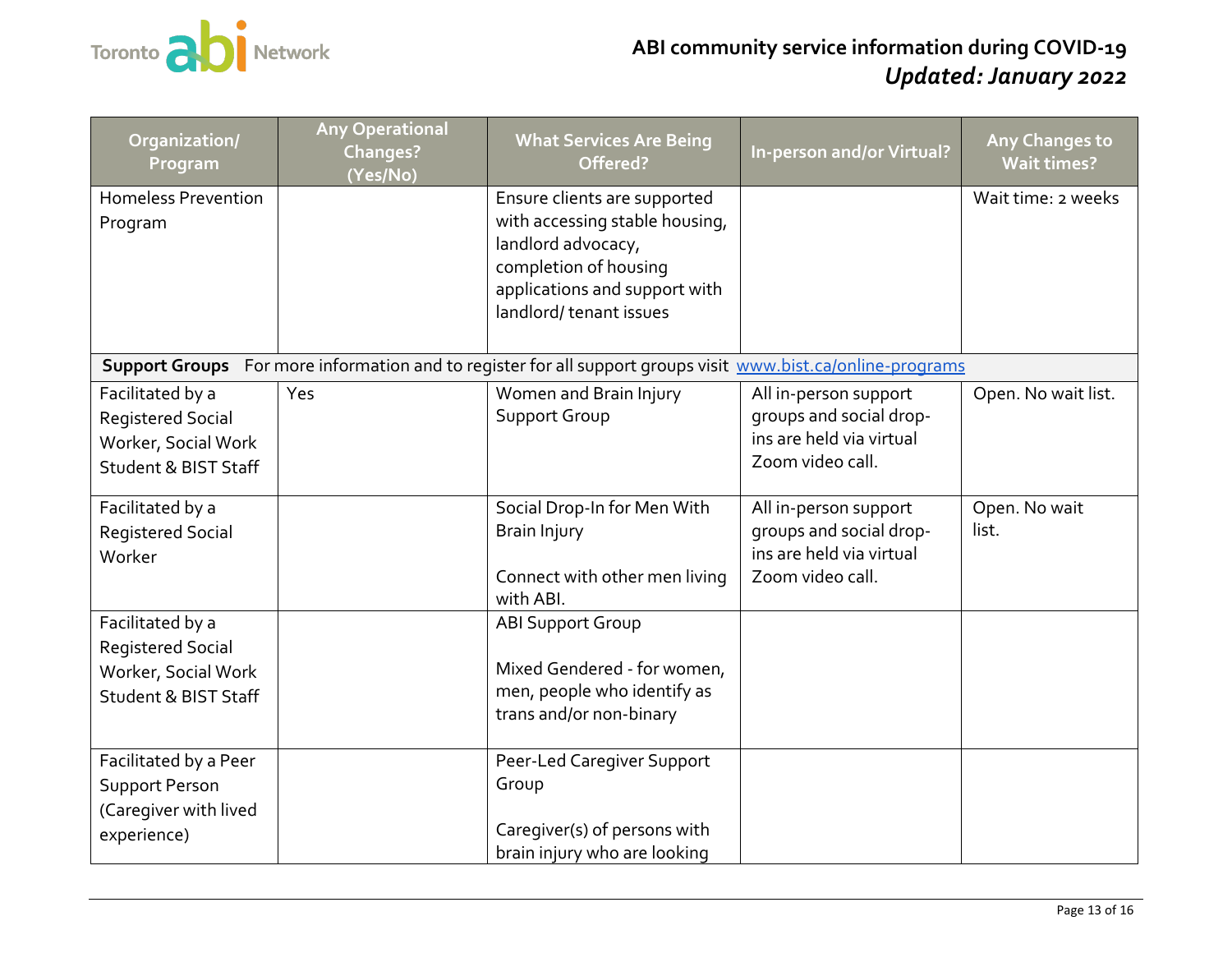

| Organization/<br>Program                                                                   | <b>Any Operational</b><br><b>Changes?</b><br>(Yes/No) | <b>What Services Are Being</b><br>Offered?                                                                                                                                                                                   | In-person and/or Virtual?                                                | <b>Any Changes to</b><br><b>Wait times?</b> |  |
|--------------------------------------------------------------------------------------------|-------------------------------------------------------|------------------------------------------------------------------------------------------------------------------------------------------------------------------------------------------------------------------------------|--------------------------------------------------------------------------|---------------------------------------------|--|
|                                                                                            |                                                       | to connect with others in<br>similar circumstances                                                                                                                                                                           |                                                                          |                                             |  |
| Programs & Peer<br><b>Support Coordinator</b>                                              |                                                       | Assists members to connect<br>them to programming that<br>best suits their needs.<br>Collaborates with members<br>to develop more personalized<br>programs, plus connects<br>members to resources.                           | Service via email, text,<br>phone call and virtual<br>video appointments | Wait time: 5-7 week<br>days                 |  |
| For more information and to register visit: www.bist.ca/online-programs<br>Events/Programs |                                                       |                                                                                                                                                                                                                              |                                                                          |                                             |  |
| Online Gentle<br>Hatha Yoga Series                                                         | Yes                                                   | Information & Registration:<br>https://bist.ca/yoga/<br>8 week series that runs each<br>Thursday from 5:00-5:45pm.<br>Series will involve 30 mins of<br>yoga and 15 mins of<br>meditation.<br>The last session of the series | In person<br>programs/events are held<br>via virtual Zoom                | Open. No wait list                          |  |
|                                                                                            |                                                       | is February 17/22. *Waiver<br>completion required before<br>joining online program.                                                                                                                                          |                                                                          |                                             |  |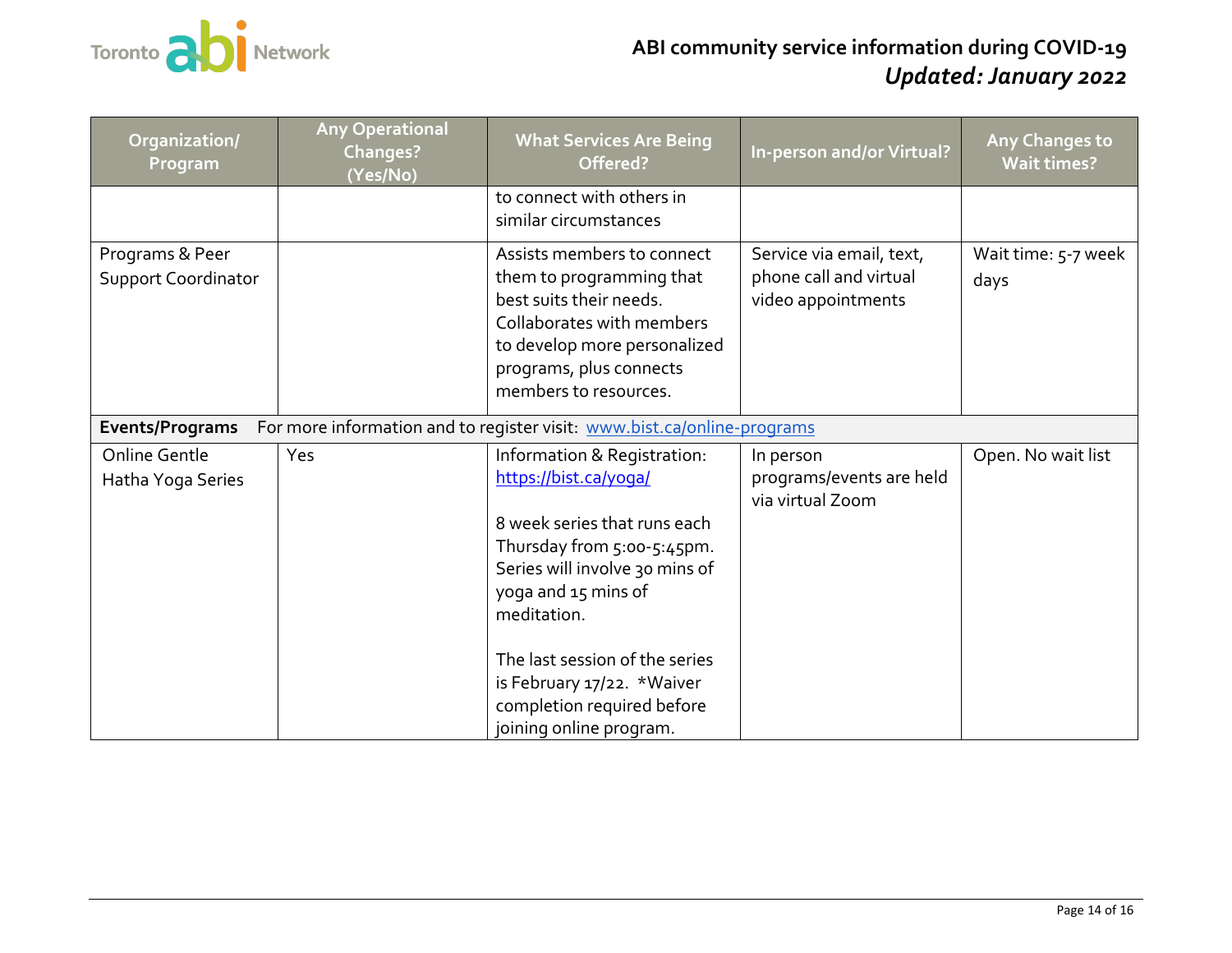

| Organization/<br>Program                                                                                                                                             | <b>Any Operational</b><br>Changes?<br>(Yes/No) | <b>What Services Are Being</b><br>Offered?                                                                                                                                                                                                                                                                                          | In-person and/or Virtual?                                 | <b>Any Changes to</b><br><b>Wait times?</b> |
|----------------------------------------------------------------------------------------------------------------------------------------------------------------------|------------------------------------------------|-------------------------------------------------------------------------------------------------------------------------------------------------------------------------------------------------------------------------------------------------------------------------------------------------------------------------------------|-----------------------------------------------------------|---------------------------------------------|
| Not So Blue Mondays:<br>Adventures In<br>YouTube!                                                                                                                    | Yes                                            | Information & Registration:<br>https://bist.ca/not-so-blue-<br>mondays/<br><b>BIST &amp; CHIRS</b><br>www.chirs.com partner to<br>bring you an engaging online<br>program. Join the 2 brain<br>injury organizations to have<br>fun and play interactive<br>games with the adventures<br>of YouTube!<br>Date: Every Monday @         | In person<br>programs/events are held<br>via virtual Zoom | Open                                        |
| <b>Community Meeting</b>                                                                                                                                             |                                                | 1-2:30pm<br>Monthly event featuring a                                                                                                                                                                                                                                                                                               |                                                           |                                             |
| Facilitated by Peer<br>Support/Programs<br>Coordinator & BIST<br><b>Social Work Students</b><br>January's Meeting:<br>Love Your Brain Yoga<br>Speaker: Shiloh Zeller |                                                | quest speaker(s) on a topic<br>related to ABI, with time to<br>share stories, info and tips<br>with other people living with<br>ABI and their family<br>members. Meetings are open<br>to anyone and are held on a<br>drop-in virtual basis.<br>Information/Registration:<br>https://bist.ca/event/january-<br>22-community-meeting/ |                                                           |                                             |
|                                                                                                                                                                      |                                                | Date: Wednesday, Jan 26 @<br>$6:30 - 8pm$                                                                                                                                                                                                                                                                                           |                                                           |                                             |